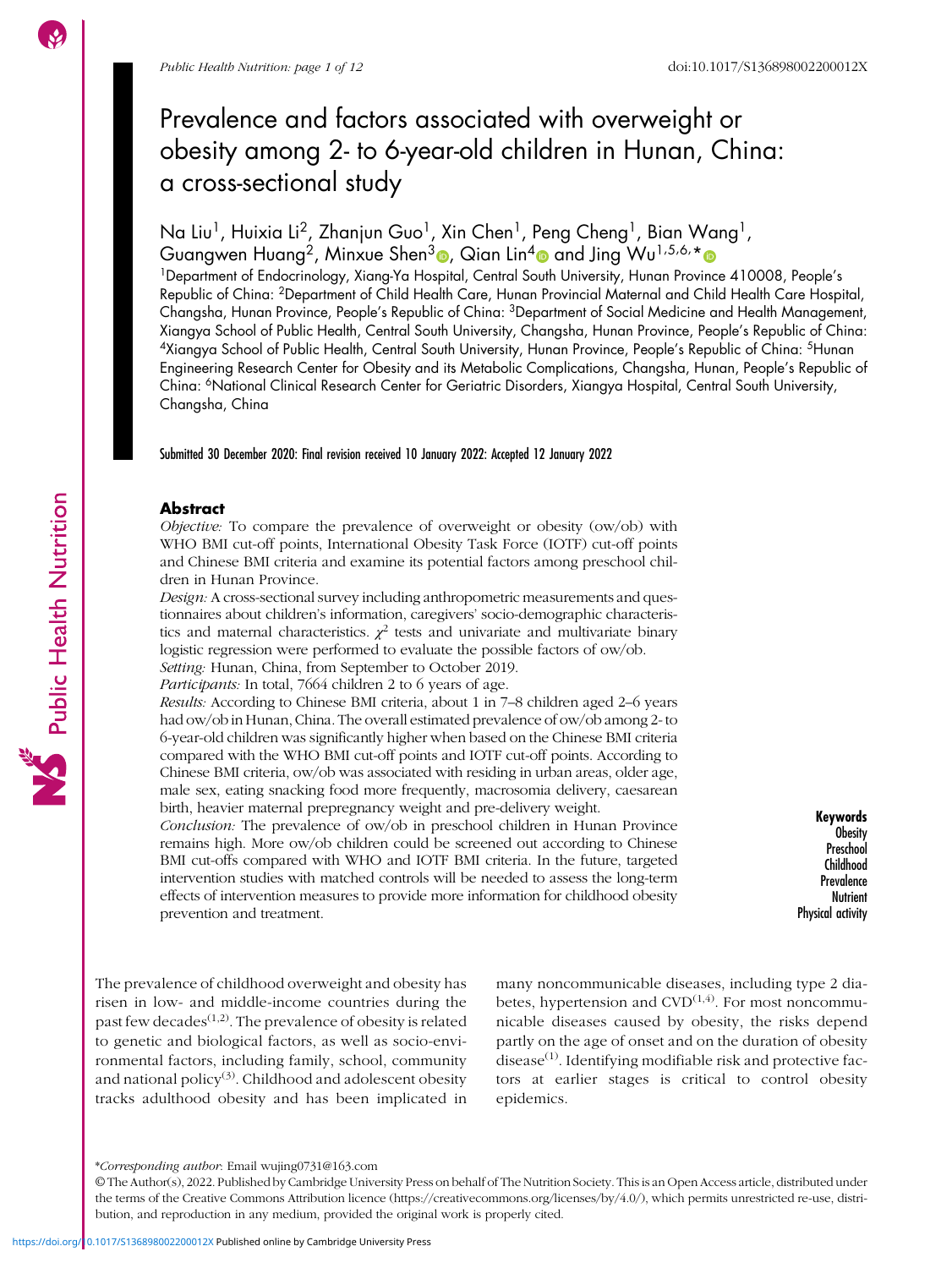BMI is a common indicator of body mass and nutritional status, which is widely used to classify overweight and obesity in adults. BMI as screening for ow/ob in children achieved the continuity in age with adult. The IOTF refer-ence<sup>([5](#page-9-0))</sup> and the WHO BMI criteria<sup>([6,7\)](#page-9-0)</sup> are the two most common international data sets used to define ow/ob in preschool children. In 2010, China established cut-off points of screening ow/ob for Chinese children and adolescents. The nutrition and health surveys of different diagnostic BMI criteria have reported large disparities in ow/ob rates in Chinese preschool children from different provinces: the overall prevalence of ow/ob ranges from 2·64 % to 18·9 %, as reported in 2006–2017 by IOTF crite-ria<sup>([8](#page-9-0)-[12](#page-10-0))</sup>; the prevalence of obesity among 3- to 6-year ear-old children ranges from 15·9 % to 19·9 % as reported in 2014–2017 by the WHO BMI reference<sup> $(13,14)$  $(13,14)$ </sup> and the prevalence of ow/ob among children 3 to 6 years of age ranges from 22·47 % and 26·0 %, as reported in 2017 by Chinese BMI criteria<sup>[\(10\)](#page-10-0)</sup>. Owing to the heterogeneities in diagnostic criteria and the small sample size $(10,14)$  $(10,14)$ , selfreported height and weight $(10,14)$  $(10,14)$  $(10,14)$  $(10,14)$  and unclear sampling method $(12,14)$  $(12,14)$  $(12,14)$  $(12,14)$ , these findings may not reflect the real prevalence of ow/ob.

Children's nutrition and lifestyles have changed significantly in China. WHO recognises that unhealthy dietary habits, low levels of physical activity (PA), socio-demographics, social and economic development are some of the possible factors for obesity<sup>[\(1](#page-9-0))</sup>. There has been no large-scale survey of the prevalence and contributing factors of obesity in preschool children in Hunan, China, over the past decades. We collected children's general information, PA and dietary habits, caregivers' characteristics and socio-demographic characteristics. Dietary patterns con-sider overall diet rather than individual foods<sup>[\(15](#page-10-0))</sup>; therefore, dietary patterns were derived from a FFQ. Therefore, the aim of the current study was to analyse the occurrence and potential factors of obesity with different criteria in Hunan Province in preschool-age children.

# Methods

## Study design and population

The current study is a cross-sectional survey conducted from September to October 2019 in Hunan Province. Inclusion criteria: (1) child's age is between 24 and 83 months; and (2) the child should have lived in that location for at least 1 year.

Subjects were selected by multistage stratified cluster sampling. The sample size calculation is given by

$$
n = \frac{u_{\alpha/2}^2 \times \pi \times (1 - \pi)}{\delta^2}
$$

$$
n' = n \times \text{def} f = n \times [1 + (n_j - 1) \times \rho]
$$

where  $n$  is the sample size of simple randomised sampling,  $\alpha$  is the inspection level,  $\alpha = 0.05$ ; *u* is the boundary value of the standard normal distribution corresponding to  $\alpha$ ,  $u_{\alpha/2}$  $= 1.96$ ;  $\pi$  is estimated prevalence of overweight and obesity,  $\pi = 0.05$  and  $\delta$  is the allowable error,  $\delta = 0.008$ . deff is the design effect,  $n_i$  is the average group size,  $n_i = 56$  and  $\rho$  is the correlation coefficient within the group,  $\rho = 0.03$ ,  $n' = 7555 \cdot 65$ . We estimated a rejection rate of 6 %, and the sample size needed 8009 children, considering that some children may refuse to participate or may not complete the questionnaires. The number of clusters is the total number of samples divided by the group size, that is,  $8009/56 = 143.02$ . Finally, we sent out 8200 questionnaires from 144 clusters, detailed as follows. Hunan Province is located in the central south of China and is the home of fourteen cities. First, these cities were stratified into low, medium and high economic levels. Then, two cities from each economic level, two urban and two rural districts from each selected city, two streets and two towns from each selected district and three neighbourhood committees and three village committees from each selected town were randomly selected. In total, seventy-two neighbourhood communities and seventy-two village committees were selected. A consecutive sampling survey was used when selecting children from each neighbourhood committee/ village committee: the staff of the committee informed the children and caregivers of the local maternal and child health care centre for investigation at a predetermined time in each neighbourhood or village committee. The investigation was completed after the fifty-six children were investigated in order of arrival.

#### Questionnaire and definition of variables

We collected each child's information, including general information, such as gender, birth date, birth weight, mode of delivery, feeding practice for the first six months of life, screen time, time spent outdoors and dietary habits. Birth weights < 2500 g, 2500–3999 g and  $\geq 4000$  g were considered low birth weight, normal birth weight and macrosomia, respectively<sup> $(16)$  $(16)$ </sup>. The feeding practices for the first six months were divided into exclusive breast-feeding, predominant breast-feeding, exclusive formula feeding and mixed feeding<sup>([17\)](#page-10-0)</sup>: exclusive breast-feeding meant the infant only fed on breast milk, but can be fed with oral rehydration salt, drops, syrups (vitamins, minerals, medicines); predominant breast-feeding meant the infant mainly fed on breast milk, but also took certain liquids (water and waterbased drinks, fruit juice), ritual fluids and oral rehydration salt, drops or syrups; mixed feeding meant the infant was fed with both breast milk and non-human milk and formula; formula feeding meant the infant was not fed with breast milk, but only with non-human milk and formula. Dietary habits were evaluated using a thirty-four-item FFQ for the past week based on the Dietary Guidelines for Chinese Residents and the eating habits of Hunan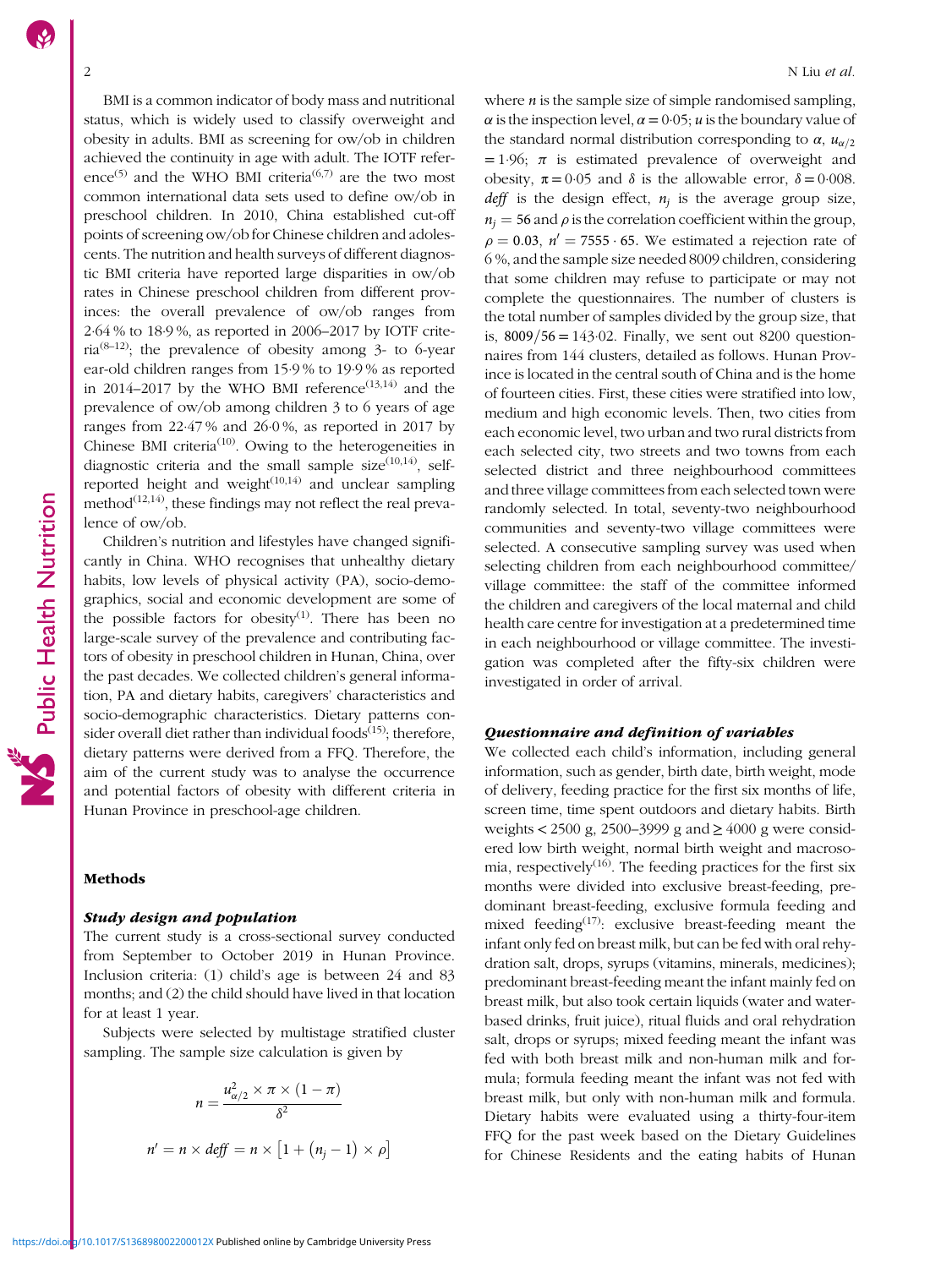#### Prevalence of childhood obesity in Hunan 3

people. Food items were aggregated into eleven food groups based on similar nutrient content (online supplementary material, Supplemental Table [1\)](https://doi.org/10.1017/S136898002200012X) as follows: grains, cereals and other starchy staples; tofu and soy products; vegetables; fruits; algae; milk and dairy products; meat and poultry; aquatic; eggs; snacks and beverages, including infant formula (child-specific food items) and removing alcoholic beverages. In the self-reporting questionnaire, the mothers or caregivers were asked whether their children had consumed any of the food items and the frequency of consumption.

Socio-demographic characteristics included residence (urban or rural areas), economic level and parents or caregiver demographic characteristics (i.e. age in years, education and occupation). Maternal characteristics included pregnancy complications (hypertensive disorders of pregnancy, gestational diabetes mellitus, fetal distress and abnormal fetal position), prepregnancy weight, pre-delivery weight and gestational weight gain. Optimal weight gain during pregnancy was determined by the Institute of Medicine guidelines<sup>([18](#page-10-0))</sup>: underweight, normal weight, overweight and obese women should gain 12·5–18 kg, 11·5–16 kg, 7–11·5 kg and 5–9 kg during pregnancy. The classification of prepregnancy BMI was based on the Chinese guidelines<sup>([19](#page-10-0))</sup>: underweight (BMI <  $18.5 \text{ kg/m}^2$ ), normal weight (BMI 18.5–23.9 kg/m<sup>2</sup>), overweight (BMI 24·0–27·9 kg/m<sup>2</sup>) and obese (BMI  $\geq$  28 kg/m<sup>2</sup>).

#### Anthropometric measurements

All measurements were taken using the same type of apparatus and followed the same procedures. The children wore only light clothing, without shoes. Height was measured using a telescopic height measuring instrument to the nearest 0·1 cm. Weight was measured using a calibrated beam scale to the nearest 0·05 kg. BMI was calculated as the weight divided by height squared (kg/m<sup>2</sup>).

#### Overweight and obesity definition

Under the WHO criteria, BMI for age z score (BAZ) between 2 SD to 3 SD and more than 3 SD was defined as overweight and obesity for children aged  $24-60$  $24-60$  $24-60$  months<sup>(6)</sup>. BAZ between 1 SD and 2 SD and more than 2 SD was defined as overweight and obesity for children aged 61–83 months<sup> $(7)$  $(7)$  $(7)$ </sup>. The IOTF criteria for overweight and obesity are age and gender specific and based on centile curves that passing through BMI cut-off points for overweight (2[5](#page-9-0) kg/m<sup>2</sup>) and obesity (30 kg/m<sup>2</sup>) at age  $18^{(5)}$ . The Chinese criteria define overweight and obesity based on centile curves that passing through BMI cut-off points for overweight  $(24 \text{ kg/m}^2)$  and obesity  $(28 \text{ kg/m}^2)$  at age 18 years<sup>[\(20\)](#page-10-0)</sup>.

# Data collection

Each team consisted of nine data collectors and one supervisor, and everyone received two weeks of training. All study data were double-entered using Epidata3·1 (Jens M. Lauritsen, Michael Bruus, Odense, Denmark) and tested for concordance. For any inconsistent data, the original data were checked to ensure the high accuracy of the inputted data. The original questionnaire was kept in each survey area for verification by the research team.

#### Statistical analyses

Statistical analyses were performed using SPSS version 25.0 (IBM) and R, version  $4.1.1^{(21)}$  $4.1.1^{(21)}$  $4.1.1^{(21)}$ . Frequencies and percentages were calculated for all categorical variables. Pearson's  $\chi^2$ test was used to compare the prevalence of ow/ob based on different children's characteristics, socio-demographic characteristics and maternal characteristics. A univariable and multivariable logistic regression model was used to identify significant factors for ow/ob, starting with all variables with  $P < 0.05$  in the  $\chi^2$  test. A P value of  $< 0.05$  was considered to be statistically significant.

Dietary patterns were identified by factor analysis using the PCA, and varimax rotation was used to rotate the factors to better fit the data. Kaiser–Meyer–Olkin and Bartlett's test were used to evaluate the reliability and validity of the PCA. The Cronbach's alpha coefficient were used to evaluate the internal consistency of the dietary questionnaire. Dietary patterns were identified on the basis of the eigenvalue (> 2) and scree plot and named according to the foods with the highest loading on the pattern (factor loading of > |0·30|). We extracted two dietary patterns (see online supplementary material, Supplemental Table [2](https://doi.org/10.1017/S136898002200012X)): the traditional meal pattern and snacking food pattern. The traditional meal pattern was loaded heavily on cereals, soy products, legume, vegetables, fruits, red meat, poultry, seafood, eggs and nuts, while the snacking food pattern was loaded heavily on processed meats, instant noodles, pastries, candy, nuts, fried and puffed food and beverages. Two components explained 14·3 % and 5·7 % of the variance, respectively. Factor scores were divided into four quartiles on the basis of their contribution to each pattern, and an increase from quartile (Q) 1 to Q4 was assumed. Exploratory factor analysis demonstrated the Kaiser– Meyer–Olkin test  $(P=0.880)$  and Bartlett's test  $(\chi^2 = 6845.089, P < 0.001)$  supported the use of factor analysis. Cronbach's alpha coefficient (Cronbach's  $\alpha = 0.826$ ) indicates a good internal consistency of the dietary questionnaire.

The impact of missing data was also considered. Participants with missing data on outcomes – ow/ob (age, height, weight) – were excluded from the analyses. Twenty-two (0·3 %) children had a missing birth weight, 9 (0.1%) were missing delivery mode,  $2 \le 0.1\%$  were missing feeding practice for the first six months and 43 (0·6 %) were missing outdoor activity. Father's and mother's ages were missing for 155 (2·0 %) and 159 (2·1 %), respectively. A total of 145 (1·9 %) caregivers had a missing education and 170 (2·2 %) were missing occupations. The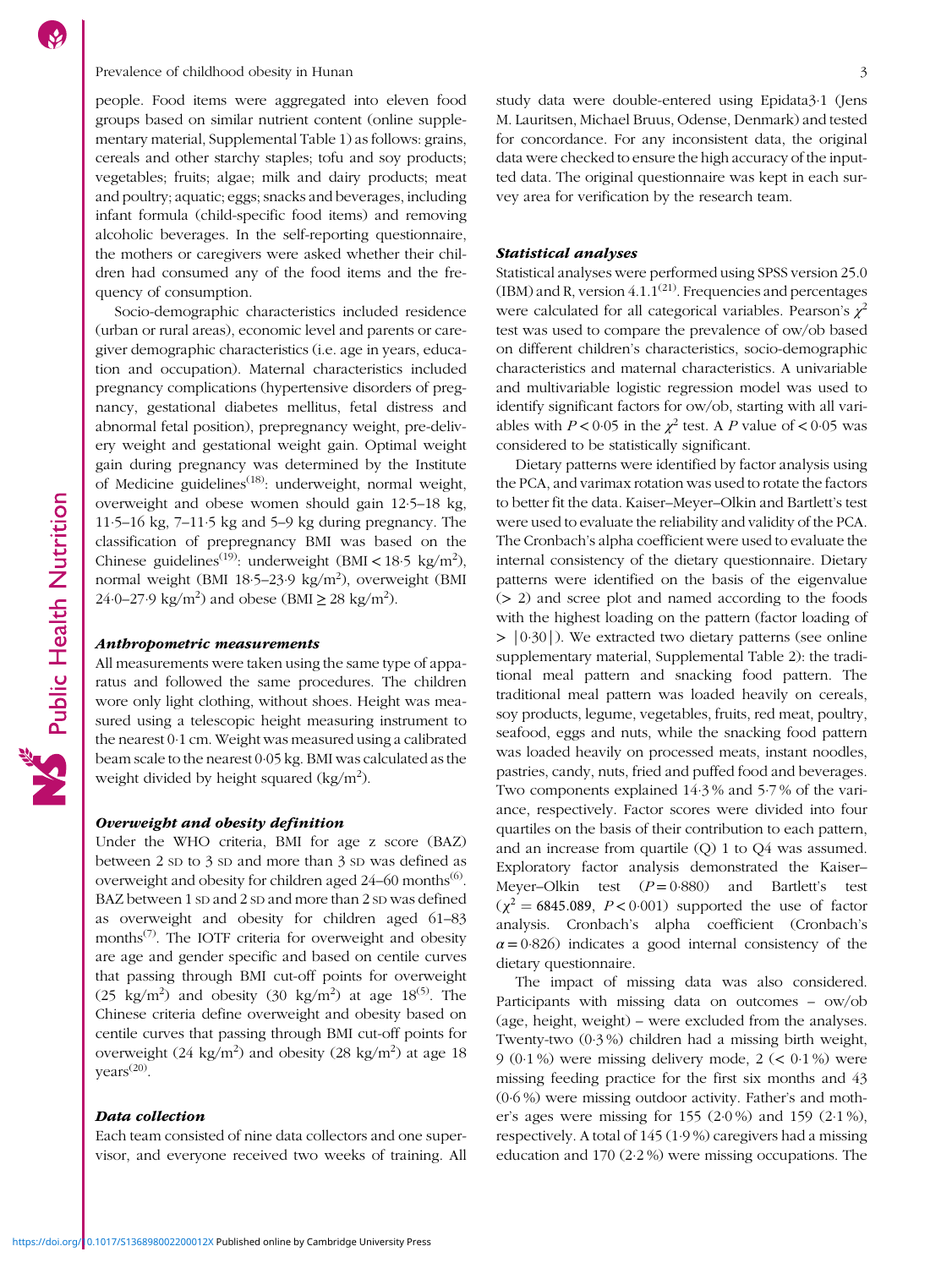missing values of hypertensive disorders of pregnancy, gestational diabetes mellitus, fetal distress, disposition, prepregnancy weight and pre-delivery weight were 178 (2·3 %), 170 (2·2 %), 187 (2·4 %), 169 (2·2 %), 18 (0·2 %) and 28 (0·4 %), respectively. On this basis, multiple imputation (mi) was performed using R with the chained equa-tion package<sup>([22](#page-10-0))</sup>. The analyses in Tables  $1-3$  $1-3$  (descriptive analysis, univariable and multivariable logistic regression) were performed with multiple imputation by the chained equations method. In addition, complete data were also used for univariable and multivariable logistic regression (see online supplementary material, Supplemental Table [3](https://doi.org/10.1017/S136898002200012X)).

### Results

# Prevalence of overweight and obesity among 2- to 6-year-old children

In this survey, we distributed a total of 8200 questionnaires. A total of 463 children's data could not be evaluated because of refusal to participate or not completing the questionnaire, and thus we received 7737 (94·4 %) questionnaires. After excluding ineligible child age  $(≥ 7$  years or  $<$  2 years) ( $n$  17) and incomplete anthropometric measurements  $(n 56)$ , the present analysis involved a total of 7664 children.

The estimated prevalence of overweight and obesity was significantly higher when based on the Chinese criteria (overweight: 9·1 %, 95 % CI: 8·8 %, 9·4 %; obesity: 4·3 %, 95 % CI: 4·1 %, 4·5 %) compared with the WHO (overweight: 4·5 %, 95 % CI: 4·3 %, 4·7 %; obesity: 2·1 %, 95 % CI: 1·9 %, 2·3 %) and IOTF (overweight: 4·6 %, 95 % CI: 4·4 %, 4·8 %; obesity: 2·0 %, 95 % CI: 1·8 %, 2·1 %) cut-off points (Fig. [1\)](#page-8-0). The number of ow/ob children screened using the WHO  $(n 507)$  and IOTF  $(n 506)$  criteria is about half that of those screened by Chinese criteria (*n* 1023).

# Population characteristics and univariate analysis of factors associated with ow/ob

Tables [1](#page-4-0) and [2](#page-5-0) show the study population characteristics and univariate analysis of factors associated with ow/ob. The 72- to 83-month-old group had the fewest children, mainly because children over the age of 6 have basically entered primary school. Half of the children were reported to have been exclusive breastfed. Nearly half (42·9 %) of the children were delivered by caesarean delivery (Table [1](#page-4-0)). Among the three categories of diagnostic standards, the estimated prevalence of ow/ob children under 60 months old was the lowest based on WHO criteria, and the estimated prevalence of ow/ob children aged 60–83 months was the lowest based on IOTF criteria. Ow/ob children were significantly older, had heavier birth weights, were more likely to live in urban areas and were delivered by caesarean delivery (Tables [1](#page-4-0) and [2](#page-5-0)).

# Univariate and multivariate binary logistic analysis for potential ow/ob factors among children aged 2–6 years in Hunan, China

Model covariates were age group (24–35 months, 36–47 months, 48–59 months, 60–71 months, 72–83 months); sex (girls, boys); children's birth weight (2500–3999  $g_{1}$  < 2500  $g_{1} \ge 4000$  g); mode of delivery (vaginal, caesarean); children's screen time (< 1 h/d,  $\geq$  1 h/d), time spent outdoors (< 1 h/d,  $\geq$  1 h/d), children's snacking food pattern (Q1, Q2, Q3, Q4); residence (rural, urban); father's age (< 30 years, 30–35 years, ≥ 35 years); mother's age (< 30 years,  $30-35$  years,  $\geq 35$  years); gestational diabetes mellitus (no, yes); prepregnancy weight  $(<$  50 kg, 50–55 kg,  $\ge$  55 kg) and pre-delivery weight  $(< 65 \text{ kg}, 65-70 \text{ kg}, \geq 70 \text{ kg})$ .

Under logistic regression, crude OR and adjusted OR showed little difference between the two approaches (multiple imputation analysis (Table [3\)](#page-7-0) and complete-case analysis (see online supplementary material, Supplemental Table [3](https://doi.org/10.1017/S136898002200012X))). Univariate and multivariate binary logistic regression analyses (Table [3](#page-7-0)) demonstrated the associations between significant factors and ow/ob using different references. Our results suggest that, according to Chinese BMI criteria, residence, sex, age, child birth weight, mode of delivery, time spent outdoors, maternal prepregnancy weight and pre-delivery weight and snacking food pattern were statistically significant variables. Children in the highest quartile (Q4) of the snacking food pattern had greater odds of ow/ob than those in the lowest quartile (Q1).

#### Discussion

BMI is the most commonly used simple measure of weight status, while there is not any consistent standard about childhood obesity. Two international criteria are used to define ow/ob for preschool children based on BMI: The IOTF reference is based on children under 25 years old from six national cross-sectional studies to define child-hood overweight and obesity<sup>([5](#page-9-0))</sup> while the WHO published a growth standard for children aged  $0-5^{(6)}$  $0-5^{(6)}$  $0-5^{(6)}$  and  $5-19$ years<sup> $(7)$  $(7)$ </sup>, which is based on samples of children who represent optimal growth. However, weight status in children and adolescents is complicated by racial and regional differences<sup>([23](#page-10-0))</sup>. In 2010, the Chinese BMI cut-offs for screening ow/ob were established based on the BMI growth refer-ence values<sup>([20](#page-10-0))</sup>, which was obtained from two large national surveys of 69 760 children. It has been gradually used in domestic epidemiological studies in recently  $years<sup>(24–26)</sup>. We then employed the above three criteria$  $years<sup>(24–26)</sup>. We then employed the above three criteria$  $years<sup>(24–26)</sup>. We then employed the above three criteria$  $years<sup>(24–26)</sup>. We then employed the above three criteria$  $years<sup>(24–26)</sup>. We then employed the above three criteria$ (WHO, IOTF and Chinese criteria) to screen overweight and obesity. Our results show that the detection rate of ow/ob in preschool children is the highest by the Chinese criteria. The number of ow/ob children screened by Chinese criteria is about twice that screened by WHO or IOTF criteria. Similar trends have been reported, as demonstrated by a study from Asia, including China, Lebanon and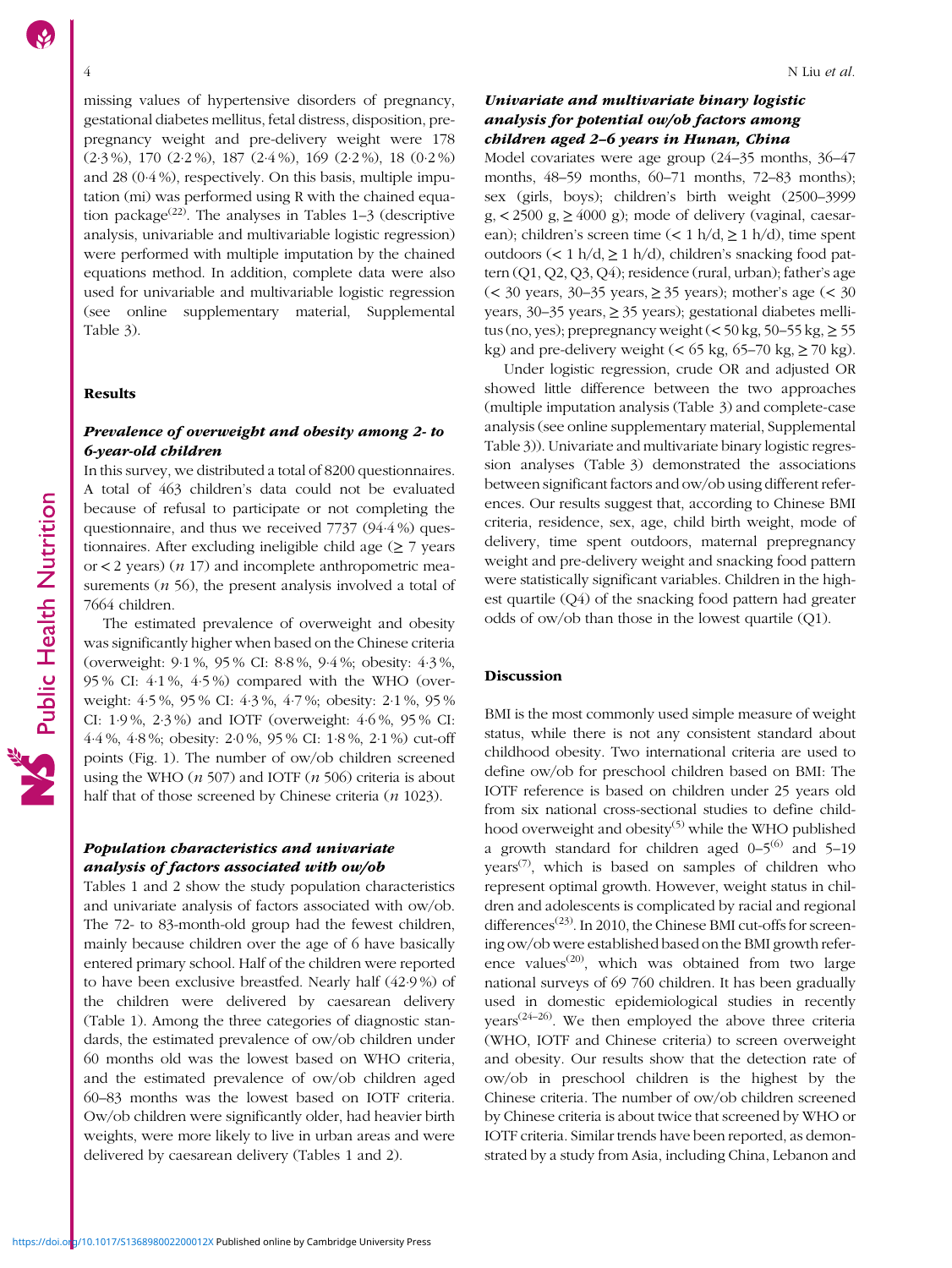# <span id="page-4-0"></span>Table 1 Children's characteristics and univariate analysis of factors associated with ow/ob

|                                        | Total     |               |            | WHO criteria        |        |     | <b>IOTF</b> criteria  |        |     | Chinese criteria   |                  |
|----------------------------------------|-----------|---------------|------------|---------------------|--------|-----|-----------------------|--------|-----|--------------------|------------------|
|                                        |           |               |            |                     | $P -$  |     |                       | $P -$  |     |                    | $P-$             |
| Parameters                             | n         | $\%$          | $\sqrt{n}$ | $\%$                | value  | n   | $\%$                  | value  | n   | $\%$               | value            |
| Age group (month)                      |           |               |            |                     | < 0.01 |     |                       | < 0.01 |     |                    | < 0.01           |
| $24 - 35$                              | 1625 21.2 |               | 36         | 2.2                 |        | 46  | 2.8                   |        | 131 | 8.1                |                  |
| $36 - 47$                              | 1830 23.9 |               | 62         | $3.4*$              |        | 85  | $4.6*$                |        |     | 220 12.0*          |                  |
| $48 - 59$                              | 1999      | $26-1$        | 65         | 3.3                 |        | 126 | $6.3^*$ , ††          |        | 270 | $13.5*$            |                  |
| $60 - 71$                              | 1934      | 25.2          | 289        | 14.9*, † †, ‡‡      |        | 217 | $11.2$ *, † †, ‡ ‡    |        | 345 | $17.8^*$ , † †, ‡‡ |                  |
| $72 - 83$                              | 276       | $3-6$         | 55         | 19.9*,††,‡‡,§§      |        | 32  | $11.6^*$ , † †, ‡‡    |        | 57  | 20.7*, † †, ‡‡     |                  |
| Sex                                    |           |               |            |                     | < 0.01 |     |                       | 0.02   |     |                    | < 0.01           |
| <b>Boys</b>                            | 3920      | $51-1$        | 335        | 4.4                 |        | 285 | 7.3                   |        | 655 | $16-7$             |                  |
| Girls                                  | 3744      | 48.9          | 172        | 2.2                 |        | 221 | 5.9                   |        | 368 | 9.8                |                  |
| Children's birth weight (g)            |           |               |            |                     | < 0.01 |     |                       | < 0.01 |     |                    | $<$ 0 $\cdot$ 01 |
| 2500-3999                              | 6828      | 89.1          | 420        | $6 - 2$             |        | 424 | 6.2                   |        | 859 | 12.6               |                  |
| < 2500                                 | 277       | $3-6$         | 14         | $5-1$               |        | 16  | 5.8                   |        | 25  | 9.0                |                  |
| >4000                                  | 559       | 7.3           | 73         | $13.1$ <sub>1</sub> |        | 66  | $11.8$ †,‡            |        |     | 139 24.9†,‡        |                  |
| Mode of delivery                       |           |               |            |                     | < 0.01 |     |                       | < 0.01 |     |                    | < 0.01           |
| Vaginal                                | 4372      | 57.0          | 248        | 5.7                 |        | 240 | 5.5                   |        |     | 522 11.9           |                  |
| Caesarean                              |           | 3292 43.0     | 259        | 7.9                 |        | 266 | 8.1                   |        |     | 501 15-2           |                  |
| Feeding practice for the first six     |           |               |            |                     | 0.15   |     |                       | 0.06   |     |                    | 0.42             |
| months                                 |           |               |            |                     |        |     |                       |        |     |                    |                  |
| Exclusive breast-feeding               | 3835      | 50.0          | 232        | 6.0                 |        | 224 | $5-8$                 |        |     | 493 12.9           |                  |
| Predominant breast-feeding             | 1099      | 14.3          | 78         | 7.1                 |        | 80  | 7.3                   |        |     | 157 14.3           |                  |
| Mixed feeding                          |           | 1953 25.5     | 134        | 6.9                 |        | 142 | 7.3                   |        | 259 | 13.3               |                  |
| Exclusive formula feeding              | 777       | $10-1$        | 63         | 8.1                 |        | 60  | 7.7                   |        |     | 114 14.7           |                  |
| Children's screen time (h/d)           |           |               |            |                     | < 0.01 |     |                       | < 0.01 |     |                    | < 0.01           |
| $<$ 1                                  | 3095      | 40.4          | 152        | 4.9                 |        | 162 | 5.2                   |        |     | 356 11.5           |                  |
| $\geq 1$                               | 4569      | 59.6 355      |            | 7.8                 |        | 344 | 7.5                   |        |     | 667 14.6           |                  |
| Children's outdoor activity time (h/d) |           |               |            |                     | 0.09   |     |                       | 0.08   |     |                    | <0∙01            |
| $<$ 1                                  |           | 3770 49.2     | 231        | $6 - 1$             |        | 230 | $6 - 1$               |        |     | 447 11.9           |                  |
| $\geq$ 1                               | 3894      | 50.8 276      |            | 7.1                 |        | 276 | 7.1                   |        | 576 | 14.8               |                  |
| Children's traditional meal pattern    |           |               |            |                     | 0.69   |     |                       | 0.58   |     |                    | 0.65             |
| Q1                                     |           | 1916 25-0 129 |            | $6 - 7$             |        | 132 | 6.9                   |        |     | 247 12.9           |                  |
| Q2                                     |           | 1916 25-0     | 116        | $6 - 1$             |        | 118 | $6 - 2$               |        |     | 268 14-0           |                  |
| Q <sub>3</sub>                         | 1916      | 25.0          | 134        | 7.0                 |        | 136 | 7.1                   |        |     | 262 25.6           |                  |
| Q <sub>4</sub>                         |           | 1916 25-0     | 128        | $6 - 7$             |        | 120 | 6.3                   |        |     | 246 12.8           |                  |
| Children's snacking food pattern       |           |               |            |                     | < 0.01 |     |                       | 0.01   |     |                    | < 0.01           |
| Q1                                     |           | 1916 25.0     | 112        | 5.8                 |        | 114 | 5.9                   |        |     | 216 11.3           |                  |
| Q2                                     |           | 1916 25.0     | 111        | 5.8                 |        | 112 | $5-8$                 |        |     | 250 13-0           |                  |
| Q <sub>3</sub>                         |           | 1916 25.0     | 117        | $6 - 1$             |        | 120 | $6-3$                 |        | 258 | 13.5               |                  |
| Q4                                     |           | 1916 25-0 167 |            | 8.71, 1.9           |        | 160 | $8.4$ ll, $\P$ , $\S$ |        |     | 299 15-6ll,¶       |                  |

Ow/ob, overweight or obesity; Q, quartile. Data are  $n$  (%), and P-values are  $\chi^2$  test.

 $*P < 0.05$  v. 24-35 months.

 $\uparrow$  P < 0.05 v. normal birth weight.

 $\frac{1}{2}P < 0.05$  v. birth weight between 2500 and 3999 g.

 $$P < 0.05$  v. Q3.

Public Health Nutrition

 $||P < 0.05$  v. Q1.  $\P P < 0.05$  v. Q2.

 $\uparrow + P < 0.05$  v. 36-47 months.

- $\sharp\sharp P < 0.05$  v. 48-59 months.
- $\frac{1}{5}$ § $P < 0.05$  v. 60–71 months.

Malaysia, showing that approximately one-third and half of obese Asian children aged 8–10 years were not screened using WHO and IOTF standards, respectively<sup>[\(27\)](#page-10-0)</sup>. This suggests that the application of the Chinese criteria may be more appropriate to screen for obesity-related risks in Chinese children.

In our study, the prevalence of ow/ob among preschool children in Hunan was lower than those in other provinces of China. Compared with previous studies using WHO BMI criteria, the prevalence of ow/ob we surveyed (7·8 %, age 3–6 years; 3·3 %, age 3–4 years; 15·6 %, age 5–6 years) was significantly lower than that in Tianjin in 2014 (7·4 %, age

3–4 years;  $35.0\%$ , age 5–6 years)<sup>([13](#page-10-0))</sup> and Beijing in 2017 (9·2 %, age 3–4 years; 22·1 %, age 5–6 years)[\(14\)](#page-10-0). The prevalence of obesity we surveyed was significantly lower than that of the China Health and Nutrition Survey in 2011  $(12.6\%,$  age  $3-6$  years)<sup>([9](#page-10-0))</sup>, Liaoning Province in 2008– 2009 (6·08%, age 2–7 years)<sup>[\(11\)](#page-10-0)</sup> and Beijing in 2017  $(8.46\%, \text{ age } 3-6 \text{ years})^{(10)}$  $(8.46\%, \text{ age } 3-6 \text{ years})^{(10)}$  $(8.46\%, \text{ age } 3-6 \text{ years})^{(10)}$  according to the IOTF criteria. Surprisingly, the obesity prevalence of preschool children living in the urban areas we reported (2·4 %, aged 2–6 years) was slightly lower than the National Epidemiological Survey on Simple Obesity in Childhood in 2006 (2.64%, age  $3-7$  years)<sup>[\(8\)](#page-9-0)</sup> by the IOTF criteria,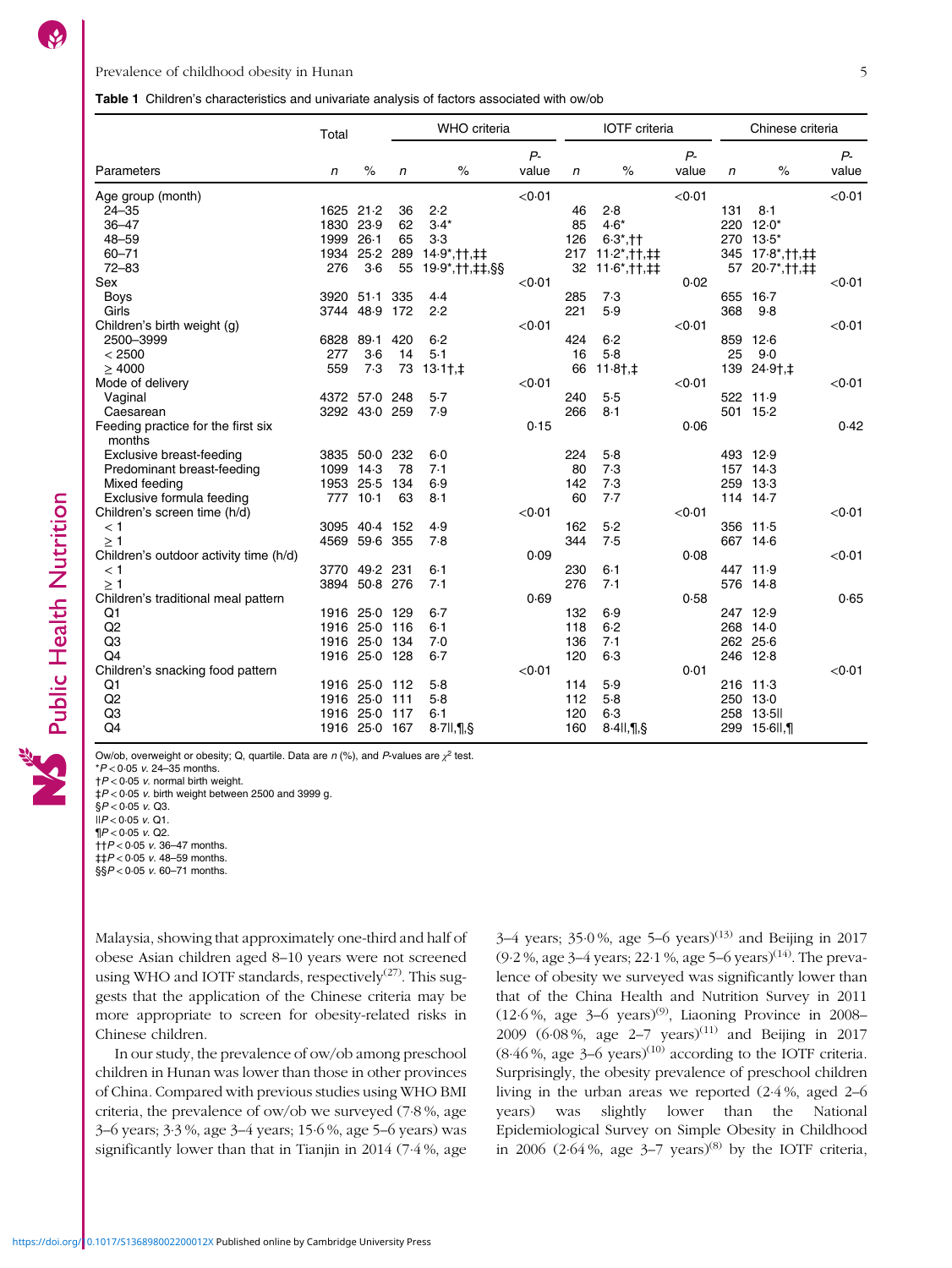Table 2 Socio-demographic and maternal characteristics and univariate analysis of factors associated with ow/ob

<span id="page-5-0"></span>

|                                         | Total      |          |                | <b>WHO</b> criteria |         |              | <b>IOTF</b> criteria     |                  |      | Chinese criteria |            |
|-----------------------------------------|------------|----------|----------------|---------------------|---------|--------------|--------------------------|------------------|------|------------------|------------|
| Parameters                              | $\sqrt{n}$ | $\%$     | n              | $\%$                | P-value | $\mathsf{n}$ | $\%$                     | $P$ -value       | n    | $\%$             | $P$ -value |
| Residence                               |            |          |                |                     | < 0.01  |              |                          | < 0.01           |      |                  | < 0.01     |
| Urban                                   | 3530       | 46.1     | 271            | 7.7                 |         | 281          | $8-0$                    |                  | 541  | $15-3$           |            |
| Rural                                   | 4134       | 53.9     | 236            | 5.7                 |         | 225          | 5.4                      |                  | 482  | 11.7             |            |
| Economic level                          |            |          |                |                     | 0.61    |              |                          | 0.28             |      |                  | 0.27       |
| High                                    | 2557       | 33.4     | 163            | $6-4$               |         | 155          | $6 - 1$                  |                  | 319  | 12.5             |            |
| Moderate                                | 2525       | 32.9     | 163            | 6.5                 |         | 166          | $6-6$                    |                  | 352  | 13.9             |            |
| Low                                     | 2582       | 33.7     | 181            | 7.0                 |         | 185          | 7.2                      |                  |      | 352 13.6         |            |
| Father's age (years)                    |            |          |                |                     | < 0.01  |              |                          | $<$ 0 $\cdot$ 01 |      |                  | <0∙01      |
| $<$ 30                                  | 1849       | 24.1     | 88             | 4.8                 |         | 85           | 4.6                      |                  | 205  | 11.1             |            |
| $30 - 35$                               | 3188       | 41.6     | 214            | $6 - 7$             |         | 223          | 7.0 <sub>†</sub>         |                  | 452  | 14.2†            |            |
| $\geq 35$                               | 2627       | 34.3     | 205            | 7.8†                |         | 198          | $7.5+$                   |                  |      | 366 13.9†        |            |
| Mother's age (years)                    |            |          |                |                     | 0.02    |              |                          | 0.13             |      |                  | 0.47       |
| $<$ 30                                  | 1579       | 20.6     | 85             | 5.4                 |         | 93           | 5.9                      |                  | 196  | 12.4             |            |
| $30 - 35$                               | 3385       | 44.2     | 218            | $6-4$               |         | 215          | $6-4$                    |                  | 460  | $13-6$           |            |
| $\geq 35$                               | 2700       | 35.2     | 204            | 7.6‡                |         | 198          | 7.3                      |                  |      | 367 13.6         |            |
| Main caregiver                          |            |          |                |                     | 0.15    |              |                          | 0.51             |      |                  | 0.12       |
| Mother                                  | 5092       | 66.4     | 330            | 6.5                 |         | 331          | $6 - 5$                  |                  | 687  | 13.5             |            |
| Father                                  | 214        | 2.8      | 22             | $10-3$              |         | 17           | 7.9                      |                  | 28   | 13.1             |            |
| Grandparents                            | 2314       | 30.2     | 151            | 6.5                 |         | 153          | $6-6$                    |                  | 297  | 12.8             |            |
| Others                                  | 44         | 0.6      | $\overline{4}$ | 9.1                 |         | 5            | 11.4                     |                  | 11   | 25.0             |            |
| Caregiver's education                   |            |          |                |                     | 0.85    |              |                          | 0.94             |      |                  | 0.96       |
| Primary school or below                 | 1201       | $15-7$   | 76             | 6.3                 |         | 77           | $6-4$                    |                  | 156  | $13-0$           |            |
| Middle school                           | 2324       | 30.3     | 148            | 6.4                 |         | 151          | $6 - 5$                  |                  | 309  | 13.3             |            |
| High school                             | 2057       | $26 - 8$ | 143            | 7.0                 |         | 143          | 7.0                      |                  | 281  | 13.7             |            |
| University or above                     | 2082 27.2  |          | 140            | $6-7$               |         | 135          | $6 - 5$                  |                  | 277  | $13-3$           |            |
| Caregiver's occupation                  |            |          |                |                     | 0.49    |              |                          | 0.08             |      |                  | 0.25       |
| Unemployed                              | 2295       | 29.9     | 140            | $6 - 1$             |         | 142          | $6-2$                    |                  | 298  | $13-0$           |            |
| Manager                                 | 751        | 9.8      | 61             | $8-1$               |         | 67           | 8.9                      |                  | 120  | 16.0             |            |
| <b>Technical staff</b>                  | 1246       | $16-3$   | 83             | $6-7$               |         | 79           | $6-3$                    |                  | 171  | 13.7             |            |
| Service works                           | 798        | $10-4$   | 50             | $6-3$               |         | 42           | 5.3                      |                  | 96   | 12.0             |            |
| Agricultural worker                     | 343        | 4.5      | 26             | 7.6                 |         | 22           | $6-4$                    |                  | 41   | 12.0             |            |
| Others                                  | 2231       | 29.1     | 147            | $6-6$               |         | 154          | 6.9                      |                  | 297  | 13.3             |            |
| Pregnancy complications                 |            |          |                |                     |         |              |                          |                  |      |                  |            |
| <b>HDP</b>                              |            |          |                |                     | 0.38    |              |                          | 0.07             |      |                  | 0.35       |
| Yes                                     | 169        | 2.2      | 14             | 8.3                 |         | 17           | $10-1$                   |                  | 27   | 16.0             |            |
| No                                      | 7495       | 97.8     | 493            | $6-6$               |         | 489          | $6 - 5$                  |                  | 996  | 13.3             |            |
| <b>GDM</b>                              |            |          |                |                     | 0.06    |              |                          | $<$ 0 $\cdot$ 01 |      |                  | 0.02       |
| Yes                                     | 240        | 3.1      | 23             | $9-6$               |         | 28           | $11-7$                   |                  | 44   | 18.3             |            |
| No                                      | 7424       | 96.9     | 484            | $6 - 5$             |         | 478          | $6-4$                    |                  | 979  | 13.2             |            |
| Fetal distress                          |            |          |                |                     | 0.19    |              |                          | 0.75             |      |                  | 0.08       |
| Yes                                     | 151        | 2.0      | 6              | 4.0                 |         | 9            | $6 - 0$                  |                  | 13   | $8-6$            |            |
| No                                      | 7513       | 98.0     | 501            | $6-7$               |         | 497          | $6-6$                    |                  | 1010 | 13.4             |            |
| Abnormal fetal position                 |            |          |                |                     | 0.71    |              |                          | 0.52             |      |                  | 0.93       |
| Yes                                     | 236        | $3-1$    | 17             | 7.2                 |         | 18           | 7.6                      |                  | 31   | $13-1$           |            |
| No                                      | 7428       | 96.9     | 490            | $6-6$               |         | 488          | $6-6$                    |                  | 992  | $13-3$           |            |
| Pre-pregnancy weight (kg)               |            |          |                |                     | < 0.01  |              |                          | < 0.01           |      |                  | < 0.01     |
| < 50                                    | 2735       | $35 - 7$ | 123            | 4.5                 |         | 120          | 4.4                      |                  | 256  | 9.4              |            |
| $50 - 55$                               | 2399       | 31.3     | 153            | $6.4$ II            |         | 137          | $5.7$ II                 |                  |      | 310 12-91        |            |
| $\geq 55$                               | 2530       | 33.0     | 231            | $9.1$ ll, $\P$      |         | 249          | $9.8$ II, 1              |                  |      | 457 18.1II,      |            |
| Pre-delivery weight (kg)                |            |          |                |                     | < 0.01  |              |                          | < 0.01           |      |                  | <0∙01      |
| < 65                                    | 3434       | 44.8     | 151            | 4.4                 |         | 141          | 4.1                      |                  | 312  | 9.1              |            |
| $65 - 70$                               | 1876       | 24.5     | 129            | $6.9*$              |         | 129          | $6.9*$                   |                  |      | 257 13.7*        |            |
| $\geq 70$                               | 2354       | $30-7$   | 227            | $9.6$ *,**          |         | 236          | $10.0$ <sup>*</sup> , ** |                  |      | 454 19.3*,**     |            |
| Pre-pregnancy BMI (kg/m <sup>2</sup> )§ |            |          |                |                     | < 0.01  |              |                          | $<$ 0 $\cdot$ 01 |      |                  | <0∙01      |
| < 18.5                                  | 737        | 20.9     | 41             | 5.6                 |         | 40           | 5.4                      |                  | 80   | 10.9             |            |
| $18.5 - 23.9$                           | 2491       | $70-6$   | 191            | 7.7                 |         | 198          | 7.9                      |                  |      | 395 15.9††       |            |
| $\geq 24$                               | 302        | $8-6$    | 39             | $12.9$ ††,‡‡        |         | 43           | 14.2††,‡‡                |                  |      | 66 21.9††,‡‡     |            |
| GWGS                                    |            |          |                |                     | < 0.01  |              |                          | $<$ 0 $\cdot$ 01 |      |                  | <0∙01      |
| Appropriate                             | 1379       | 39.1     | 88             | 6.4                 |         | 94           | $6-8$                    |                  |      | 194 14.1         |            |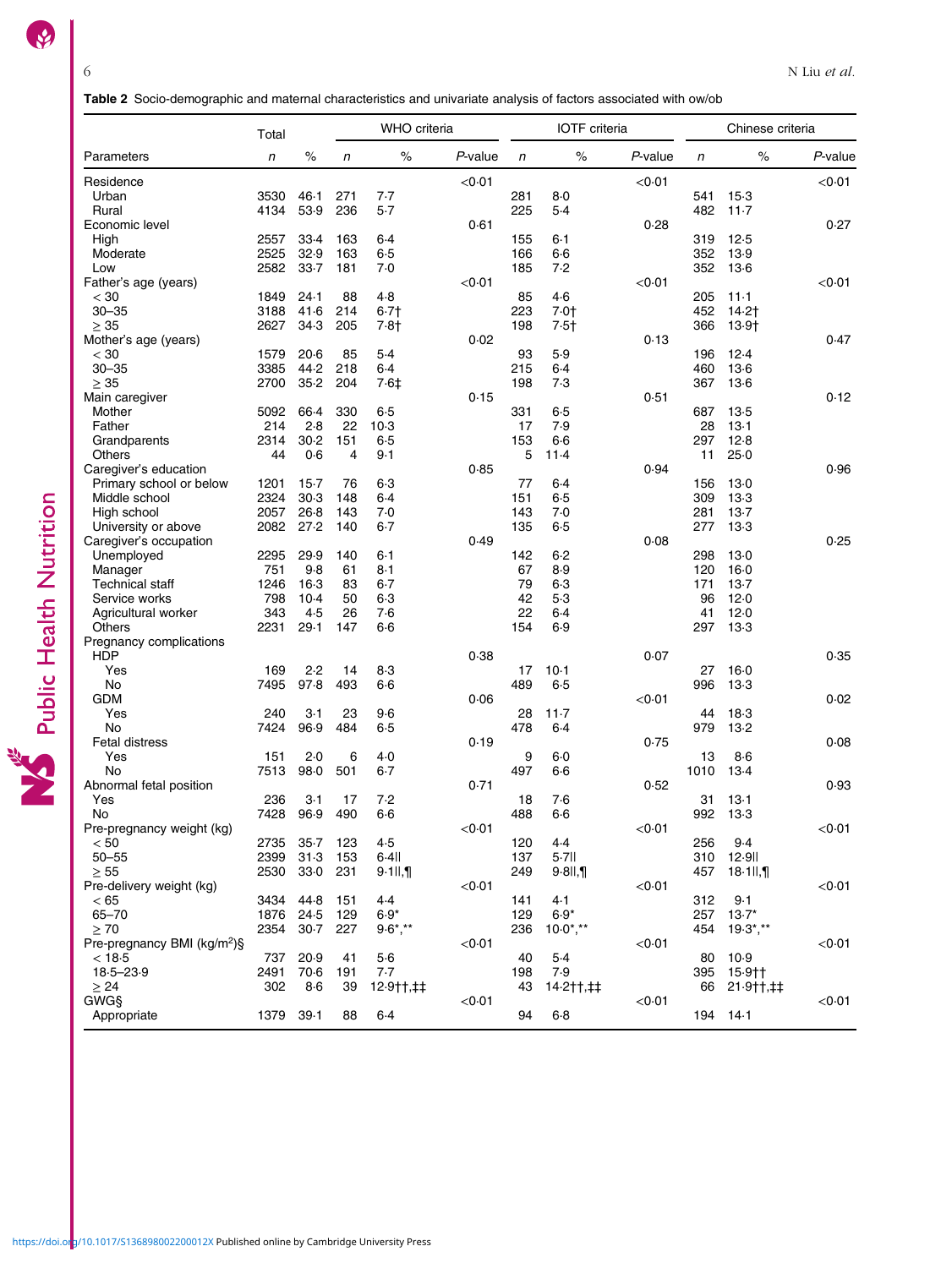# Prevalence of childhood obesity in Hunan 7

#### Table 2 Continued

|                         | Total |      |     | WHO criteria                         |         |           | <b>IOTF</b> criteria    |         |     | Chinese criteria           |         |
|-------------------------|-------|------|-----|--------------------------------------|---------|-----------|-------------------------|---------|-----|----------------------------|---------|
| Parameters              | n     | %    | n   | $\%$                                 | P-value | n         | %                       | P-value | n   | $\%$                       | P-value |
| Inadequate<br>Excessive | 1028  | 29.1 | -71 | 6.9<br>1123 318 112 100 \$ 1.88. III |         | 69<br>118 | $6-7$<br>10·5‡‡.§§.IIII |         | 121 | 11.8<br>226 20.1‡‡,§§,IIII |         |

Ow/ob, overweight or obesity; HDP, hypertensive disorders of pregnancy; GDM, gestational diabetes mellitus; GWG, gestational weight gain. Data are n (%), and P-values are  $\chi^2$  test.

 $\check{r}$ P < 0 $\cdot$ 05 v. pre-delivery weight <65 kg.

 $\uparrow$  P < 0.05 v. father's age < 30 years old.  $\frac{1}{4}P < 0.05$  v. mother's age  $<$  30 years old.

§Mothers in urban areas.

 $||P| < 0.05$  v. pre-pregnancy weight  $<$  50 kg.

¶P < 0·05 v. pre-pregnancy weight between 50 and 55 kg.

 $*P < 0.05$  v. pre-delivery between 65 and 70 kg.

††P < 0·05 v. pre-pregnancy BMI <18·5 kg/m2.

 $\text{11}P < 0.05$  v. pre-pregnancy BMI between 18.5 and 23.9 kg/m<sup>2</sup>.

§§P < 0·05 v. appropriate GWG.

 $\text{III}P < 0.05$  v. inadequate GWG.

representing the prevalence of childhood obesity in a Chinese city region. The prevalence of ow/ob we surveyed (14·8 %, age 3–6 years) was significantly lower than that in Changsha in 2017 (26.0%, age  $3-6$  years)<sup>([28](#page-10-0))</sup> and Beijing in 2017 (23 $\cdot$ 0%, age 3–6 years)<sup>[\(10\)](#page-10-0)</sup> by Chinese BMI criteria. Beijing, Tianjin, Liaoning and Hunan per capita GDP ranked in the top 1, 3, 13 and 16 in China, $(29)$  respectively, and Changsha's GDP per capita 2018 ranked among the top of Hunan Province<sup>[\(30\)](#page-10-0)</sup>. A national epidemiological survey on obesity in children under seven years of age in nine cities of China in 2016 found that the prevalence of obesity in the central region (4·4 %) was lower than that in the north  $(4.7\%)$  but higher than that in the south  $(3.6\%)^{(31)}$  $(3.6\%)^{(31)}$  $(3.6\%)^{(31)}$ . The cities mentioned above (Beijing, Tianjin, Liaoning) are located in northern China, and Hunan is located in central China. We infer that the prevalence of childhood obesity in Hunan Province remains at a relatively low level compared with other urban areas in China, probably partly related to the lower macrosomia proportion  $(466/3176 \, v. 557/$ 7664)<sup>[\(8\)](#page-9-0)</sup>, lower caesarean delivery proportion  $(537/1123)$ v. 1123/7664)<sup>[\(14\)](#page-10-0)</sup>, relatively lower level of economic development and geographic differences.

The prevalence of childhood obesity was higher in girls than in boys among European children aged 2-7 years<sup>([32](#page-10-0))</sup>. However, our study shows that boys have a higher prevalence of obesity, corroborating other findings in China[\(9](#page-10-0)–[11,13\)](#page-10-0). Gender disparity in obesity could be explained by numerous factors<sup> $(33,34)$  $(33,34)$  $(33,34)$  $(33,34)$ </sup>: Chinese girls are more likely to keep a slender shape, and boys spend more time playing computer games. In addition, Chinese families always think of the larger, more muscular ideal male body shape, and they are less likely to encourage sons to lose weight due to traditional gender preferences for boys. Therefore, Chinese families should enhance their feeding knowledge and pay more attention to children's weight status, especially boys.

In several developed areas, there was a reversal in urban–rural disparity, with the prevalence of overweight and obesity in rural children surpassing than that of their urban peer<sup>([35](#page-10-0))</sup>. In our work, urban children were more likely to be obese than rural children. One possible explanation is that the rapid urbanisation and industrial development in China has led to changes in human activity and diet structure<sup>([36](#page-10-0))</sup>: individuals living in urban areas have less occupational and daily PA that relies on motorised and labour-saving transport or appliances, and they consume greater amounts of high-energy-density foods than their rural counterparts; this excess energy is unlikely to be compensated through leisure physical activities.

Kindergarten Work Regulations<sup> $(37)$  $(37)$  $(37)$ </sup> pointed out that time spent outdoors for children (including outdoor sports activities) shall not be < 2 h a day. Our survey shows that nearly half of children spend less than 1 h outdoors and children who spend more time outdoors have a higher prevalence of ow/ob. Most researchers believe that increased PA could prevent weight gain and alleviate the obesity epidemic[\(38](#page-10-0),[39](#page-10-0)). More time outdoors does not connote more exercise, although outdoor space could provide the environment for  $PA^{(40,41)}$  $PA^{(40,41)}$  $PA^{(40,41)}$ . The relationship between time spent outdoors and obesity needs to be further clarified by evaluating the time, intensity and form of PA in the future.

Dietary patterns consider overall diet rather than individual foods; therefore, they may better define to the public how to interpret or translate into diets and provide guidance for nutrition intervention and education $(15)$  $(15)$  $(15)$ . We evaluated the effects of eating frequency of traditional meal and snack food on body weight and concluded that higher frequency of eating snack food was associated with ow/ob. Our study shows that the snacking food pattern was heavily loaded by the consumption of cakes, pastries, candy, fried food and beverages, which are rich in fats and sugar and low in fibre. A previous study showed that energy-dense snack food (e.g. sweets, cakes and pastries) consumption was associated with higher energy intake, poor nutrients and obesity $(42)$  $(42)$  $(42)$ . Beverage consumption cannot reduce the intake of other foods because of its poor satiety compared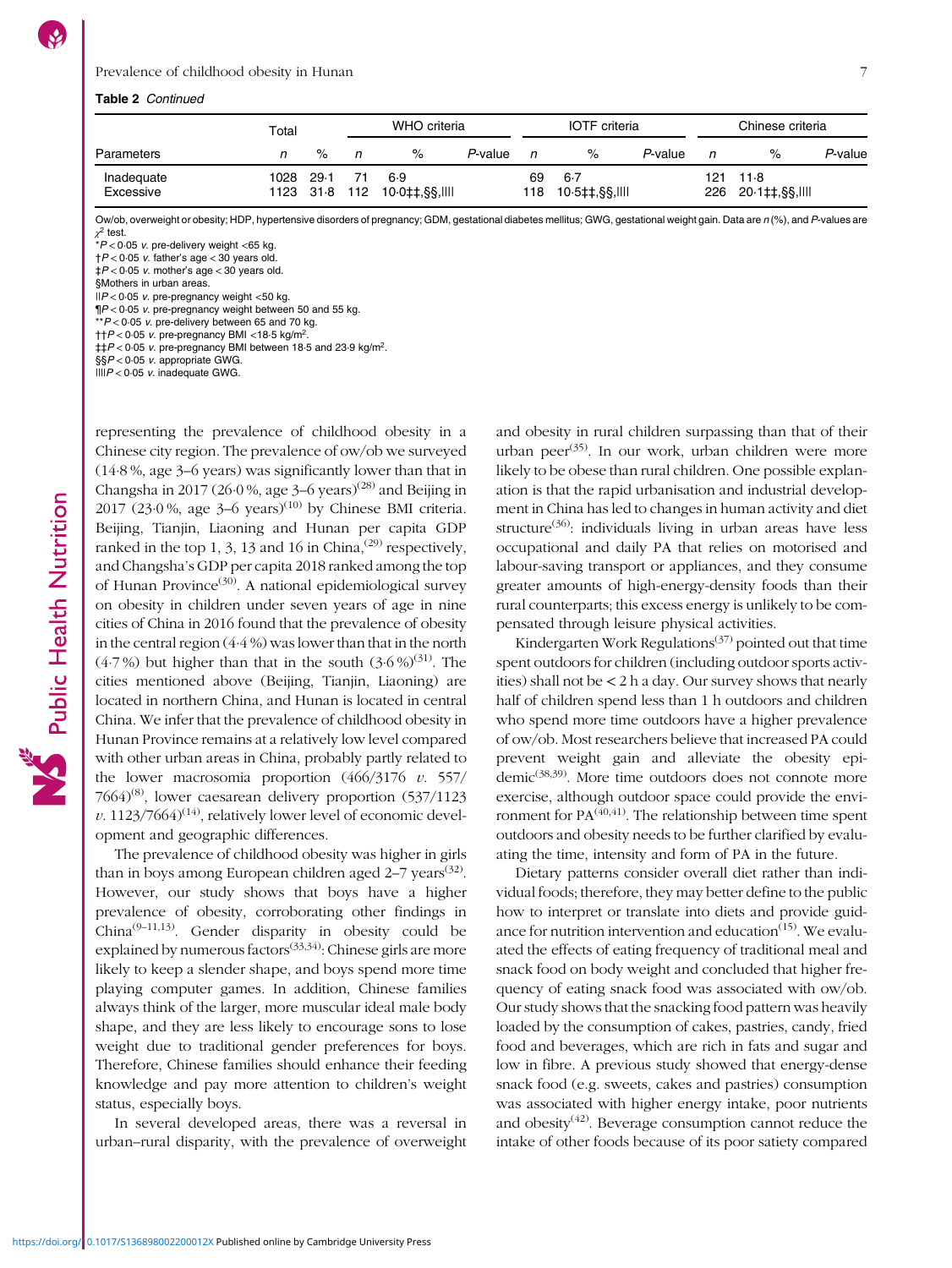Table 3 Univariate and multivariate logistic regression for ow/ob in Chinese children aged 2–6 years

|                                        |       |                 | <b>WHO</b> criteria |                      |              |                 | <b>IOTF</b> criteria |                      |      |                 | Chinese criteria |                      |
|----------------------------------------|-------|-----------------|---------------------|----------------------|--------------|-----------------|----------------------|----------------------|------|-----------------|------------------|----------------------|
| Parameters                             | cOR   | 95 % CI         | aOR                 | 95 % Cl <sup>+</sup> | cOR          | 95 % CI         | aOR                  | 95 % Cl <sup>+</sup> | cOR  | 95 %CI          | aOR              | 95 % Cl <sup>+</sup> |
| Age group (month)                      |       |                 |                     |                      |              |                 |                      |                      |      |                 |                  |                      |
| $24 - 35$                              |       |                 | 1.                  |                      |              |                 | 1.                   |                      |      |                 |                  |                      |
| $36 - 47$                              | 1.55  | $1.02, 2.35*$   | 1.58                | $1.03, 2.41*$        | 1.67         | $1.16, 2.41**$  | 1.74                 | $1.20, 2.54**$       | 1.56 | $1.24, 1.96***$ | 1.59             | $1.25, 2.01***$      |
| $48 - 59$                              | 1.48  | 0.98, 2.24      | 1.51                | 0.99, 2.32           | 2.31         | $1.64, 3.26***$ | 2.42                 | $1.70, 3.47***$      | 1.78 | $1.43, 2.22***$ | 1.84             | $1.46, 2.32***$      |
| $60 - 71$                              | 7.75  | 5.45. 11.04***  | 8.25                | 5.68, 11.97***       | 4.34         | $3.13, 6.01***$ | 4.68                 | $3.31.6.60***$       | 2.48 | $2.00.3.06***$  | 2.56             | 2.03. 3.22***        |
| $72 - 83$                              | 10.99 | 7.05, 17.11***  | 11.98               | 7.50, 19.14***       | 4.50         | 2.81, 7.21***   | 4.81                 | 2.94, 7.88***        | 2.97 | $2.11, 4.18***$ | 3.19             | 2.22, 4.59***        |
| Sex                                    |       |                 |                     |                      |              |                 |                      |                      |      |                 |                  |                      |
| Girls                                  |       |                 | 1.                  |                      |              |                 | 1.                   |                      |      |                 |                  |                      |
| <b>Boys</b>                            | 1.94  | $1.61, 2.35***$ | 1.79                | $1.47, 2.19***$      | 1.25         | $1.04, 1.50*$   | 1.15                 | 0.95, 1.38           | 1.84 | $1.61, 2.11***$ | 1.75             | $1.52, 2.01***$      |
| Children's birth weight (g)            |       |                 |                     |                      |              |                 |                      |                      |      |                 |                  |                      |
| 2500-3999                              |       |                 | 1.                  |                      | 1.           |                 | 1.                   |                      | 1.   |                 |                  |                      |
| < 2500                                 | 0.81  | 0.47, 1.40      | 0.89                | 0.51, 1.59           | 0.93         | 0.55, 1.55      | 0.99                 | 0.59, 1.68           | 0.69 | 0.45, 1.05      | 0.74             | 0.48, 1.13           |
| $\geq 4000$                            | 2.29  | $1.76, 2.98***$ | 1.70                | $1.27, 2.26***$      | 2.02         | $1.54, 2.66***$ | 1.52                 | $1.14, 2.03**$       | 2.30 | $1.87, 2.82***$ | 1.76             | $1.42, 2.18***$      |
| Mode of delivery                       |       |                 |                     |                      |              |                 |                      |                      |      |                 |                  |                      |
| Vaginal                                |       |                 | 1.                  |                      | 1.           |                 | 1                    |                      |      |                 |                  |                      |
| Caesarean                              | 1.42  | $1.19, 1.70***$ | 1.25                | $1.03, 1.51*$        | 1.51         | $1.26, 1.81***$ | 1.31                 | $1.09, 1.59**$       | 1.32 | $1.16, 1.51***$ | 1.19             | $1.03, 1.36*$        |
| Children's screen time (h/d)           |       |                 |                     |                      |              |                 |                      |                      |      |                 |                  |                      |
| < 1                                    |       |                 | 1.                  |                      | 1            |                 | 1.                   |                      |      |                 |                  |                      |
| $\geq$ 1                               | 1.63  | $1.34, 1.98***$ | 1.03                | 0.84, 1.28           | 1.47         | $1.22, 1.79***$ | 1.04                 | 0.84, 1.27           | 1.32 | $1.15, 1.51***$ | 1.02             | 0.88, 1.18           |
| Children's outdoor activity time (h/d) |       |                 |                     |                      |              |                 |                      |                      |      |                 |                  |                      |
| $<$ 1                                  | 1     |                 | 1.                  |                      | $\mathbf{1}$ |                 | 1                    |                      |      |                 |                  |                      |
| $\geq$ 1                               | 1.17  | 0.98, 1.40      | 1.12                | 0.93, 1.36           | 1.17         | 0.98, 1.41      | 1.15                 | 0.95, 1.39           | 1.29 | $1.13, 1.47***$ | 1.25             | $1.09, 1.43**$       |
| Children's snacking food pattern       |       |                 |                     |                      |              |                 |                      |                      |      |                 |                  |                      |
| Q <sub>1</sub>                         |       |                 | 1.                  |                      | 1.           |                 | 1.                   |                      |      |                 |                  |                      |
| Q2                                     | 0.99  | 0.76, 1.30      | 0.92                | 0.69, 1.22           | 0.98         | 0.75, 1.28      | 0.90                 | 0.69, 1.19           | 1.18 | 0.97, 1.43      | 1.15             | 0.94, 1.40           |
| Q <sub>3</sub>                         | 1.05  | 0.80, 1.37      | 0.92                | 0.69, 1.22           | 1.06         | 0.81.1.38       | 0.93                 | 0.71, 1.22           | 1.23 | $1.01.1.49*$    | 1.14             | 0.93, 1.39           |
| Q <sub>4</sub>                         | 1.54  | $1.20, 1.97***$ | 1.35                | $1.04, 1.76*$        | 1.44         | $1.12, 1.85***$ | 1.23                 | 0.95, 1.59           | 1.46 | $1.21, 1.76***$ | 1.32             | $1.09, 1.61**$       |
| Residence                              |       |                 |                     |                      |              |                 |                      |                      |      |                 |                  |                      |
| Rural                                  |       |                 | 1.                  |                      | 1            |                 | 1                    |                      |      |                 |                  |                      |
| Urban                                  | 1.37  | $1.15, 1.65***$ | 1.36                | $1.09, 1.70**$       | 1.50         | $1.25, 1.80***$ | 1.47                 | $1.18, 1.82***$      | 1.37 | $1.20, 1.57***$ | 1.37             | $1.17, 1.60***$      |
| Father's age (years)                   |       |                 |                     |                      |              |                 |                      |                      |      |                 |                  |                      |
| < 30                                   |       |                 | 1.                  |                      | 1.           |                 | 1.                   |                      |      |                 |                  |                      |
| $30 - 35$                              | 1.44  | $1.12, 1.86**$  | 1.04                | 0.77, 1.41           | 1.56         | $1.21, 2.02***$ | 1.26                 | 0.94, 1.69           | 1.33 | $1.11, 1.58***$ | 1.11             | 0.91, 1.37           |
| $\geq 35$                              | 1.69  | $1.31, 2.19***$ | 0.95                | 0.65, 1.39           | 1.69         | $1.30, 2.20***$ | 1.07                 | 0.73, 1.55           | 1.30 | $1.08, 1.56**$  | 0.91             | 0.69, 1.19           |
| Mother's age (years)                   |       |                 |                     |                      |              |                 |                      |                      |      |                 |                  |                      |
| < 30                                   |       |                 | 1.                  |                      | 1.           |                 | 1.                   |                      | 1.   |                 |                  |                      |
| $30 - 35$                              | 1.21  | 0.94, 1.57      | 0.97                | 0.72, 1.31           | 1.08         | 0.84, 1.39      | 0.88                 | 0.66, 1.18           | 1.11 | 0.93, 1.33      | 1.00             | 0.81, 1.23           |
| $\geq 35$                              | 1.44  | 1.10, 1.87      | 1.03                | 0.71, 1.49           | 1.26         | 0.98, 1.63      | 0.94                 | 0.66, 1.35           | 1.11 | 0.92, 1.34      | 0.98             | 0.75, 1.27           |
| <b>GDM</b>                             |       |                 |                     |                      |              |                 |                      |                      |      |                 |                  |                      |
| No                                     | 1     |                 | 1.                  |                      | 1.           |                 | $\mathbf{1}$         |                      | 1    |                 | -1               |                      |

<span id="page-7-0"></span>https://doi.o

N Liu et al.

 $\infty$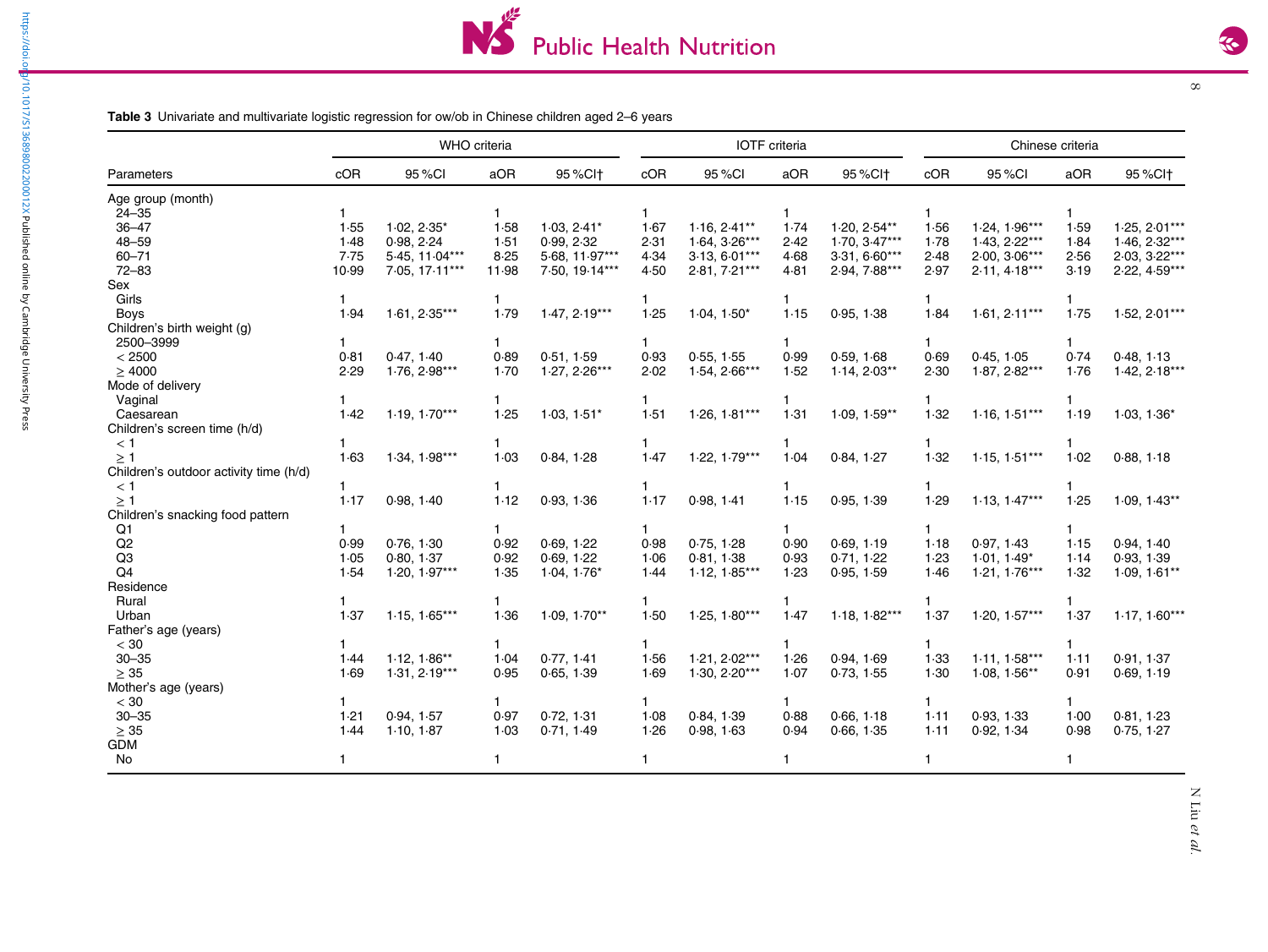| ī                        |
|--------------------------|
| $\overline{\mathtt{ad}}$ |
|                          |
|                          |

 $\overline{\mathsf{S}}$ 

Table 3 Continued Table 3 Continued

<span id="page-8-0"></span>

| Chinese criteria<br><b>IOTF</b> criteria<br>WHO criteria | 95%Cl <sup>+</sup><br>ЯОв<br>95 % CI<br>ξ<br>95%Clt<br>ЯОв<br>95 % CI<br>бg<br>95%Cl <sup>+</sup><br>Œ<br>ල<br>ඝ<br>95 % CI | 0.91, 1.82<br>1.29<br>1.06, 2.06*<br>1.48<br>2.61<br>1.12<br>1.71<br>1.28, 2.88<br>1.92<br>2.29<br>0.88,<br>$\frac{5}{4}$<br>0.98, 2.36 | $1.50^{*}$<br>1.80***<br>$\frac{8}{1}$<br>$\ddot{4}$<br>ġ<br>$1.71**$<br>$2.52***$<br>ភ្ន<br>2.14<br>$2.15*$<br>0.86, 1.4<br>م.<br>ب<br>$\ddot{\circ}$<br>$2.98*$<br>$1.70*$<br><u>ဗွံ ဓွ</u><br>$1.38$<br>2.38<br>95<br>1.62<br>0.95, 1.09<br>$\frac{5}{4}$<br>$1.85**$<br>2.67<br><u>.is</u> | $1.65***$<br>2.17***<br>1.45, 1.45<br>$\ddot{3}$<br>$1.89***$<br>2.79***<br>1.33, 0.5, 2.05,<br>$1.59$<br>2.39<br>$2.37***$<br>$1.82*$<br>$1.36$<br>$1.36$<br>82.<br>89<br>$2.27***$<br>3.23***<br>1.35<br>$1.73$<br>2.60<br>$2.49***$<br>$1.77*$<br>1.42<br>$\frac{9}{2}$ $\frac{8}{2}$<br>$2.95***$<br>2.87***<br>$\frac{126}{188}$ |
|----------------------------------------------------------|-----------------------------------------------------------------------------------------------------------------------------|-----------------------------------------------------------------------------------------------------------------------------------------|------------------------------------------------------------------------------------------------------------------------------------------------------------------------------------------------------------------------------------------------------------------------------------------------|---------------------------------------------------------------------------------------------------------------------------------------------------------------------------------------------------------------------------------------------------------------------------------------------------------------------------------------|
|                                                          |                                                                                                                             |                                                                                                                                         |                                                                                                                                                                                                                                                                                                |                                                                                                                                                                                                                                                                                                                                       |
| lable 3 Collined                                         | <b>GOR</b><br>Parameters                                                                                                    | 1.52                                                                                                                                    | 2.13<br>Yes<br>Pre-pregnancy weight (kg)<br>< 50<br>- −<br>50–55<br>≥ 55<br>Pre-delivery weight (kg)                                                                                                                                                                                           | $1.61$<br>2.32<br>$65 - 70$<br>$\geq 70$<br>< 65                                                                                                                                                                                                                                                                                      |



Fig. 1 Prevalence of overweight and obesity among 2- to 6 year-old children in Hunan Province using the WHO, IOTF and Chinese BMI criteria. \* $P < 0.05$ . WHO criteria;  $\Box$ IOTF criteria;  $\Box$ , Chinese criteria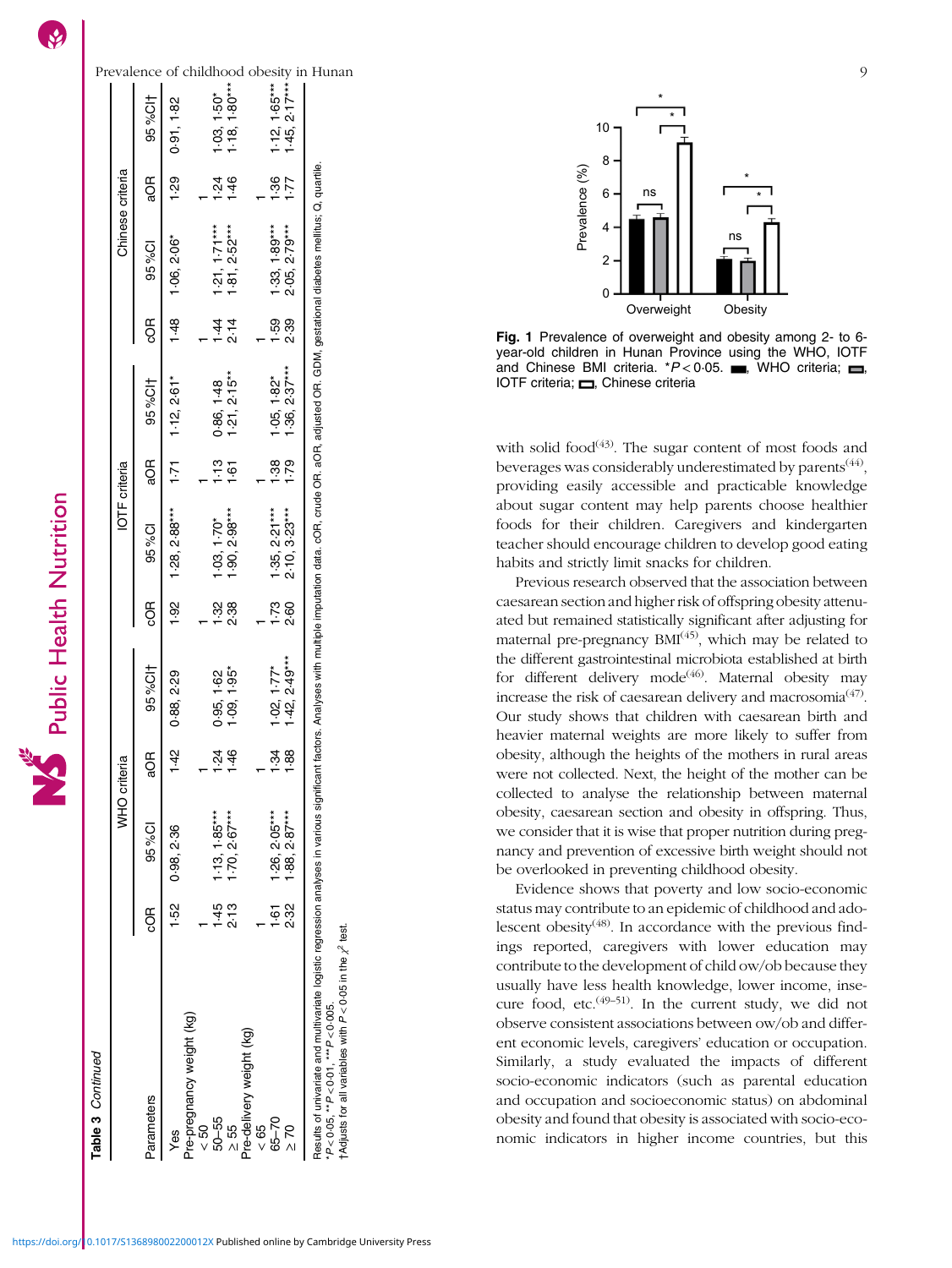Public Health Nutrition

<span id="page-9-0"></span>association was not observed in a lower-middle-income country, a possible reason for this discrepancy may be related to the different economic levels. Accordingly, a holistic approach that considers socio-economic background and family income and education will be helpful for better understanding the prevalence of overweight and obesity in children.

We know that the current study has several limitations. First, a cross-sectional study cannot verify causality. Second, the data collection on maternal weight was based on caregiver recall, which unavoidably led to recall bias, and the heights of the mother in rural areas were not collected, which could not be used to analyse the relationship between maternal BMI and offspring obesity. However, our analysis indicates that mothers who had heavier prepregnancy BMI or gestational weight gain were positively related to children's ow/ob in urban areas, which can partially explain the relationship between them. Finally, the use of a single frequency of food consumption for the past week was not adequate to account for the daily energy consumption, and the two dietary patterns explained only 20·0 % of the total variance; thus, it is possible that other dietary patterns existed in the current study population. Nevertheless, this large-scale epidemiological survey involved 7664 children of age 2–6 years in Hunan Province. We employed three different criteria to define ow/ob simultaneously and identified several individual and socio-demographic factors, which is conducive to the early identification and intervention of overweight and obesity.

In conclusion, this large-scale epidemiological survey shows that the prevalence of ow/ob in preschool children in Hunan Province remains high. More ow/ob children could be screened out using Chinese BMI cut-offs compared with WHO and IOTF BMI criteria. Tailored interventions that encourage mothers to maintain healthy weight, choose vaginal delivery, increase health knowledge, create a healthy food environment to promote the development of healthy lifestyles for children, especially pay more attention to boys, may be important in reducing the risk of child ow/ob. In the future, targeted intervention studies with matched controls will be needed to assess the long-term effects of intervention measures to provide more information for childhood obesity prevention and treatment.

#### Acknowledgements

Acknowledgements: We thank the staff members at the Health Committee in Hunan for their guidance during the research project. We also thank the staff members of Maternity and Child Care Hospitals in Hunan selected children and their parents. Financial support: This work was

supported by the project of the Hunan Health Committee (Grant No. 20201923), the Key Research & Development Plan, Hunan, China (Grant No. 2020SK2066) and Science and Technology Program of Changsha, China (kh2003010). Conflict of interest: There are no conflicts of interest. Authorship: N.L. collected, analysed and interpreted the data and drafted the manuscript. Q.L., Z.G. and M.S. contributed to interpret the data and critically revised the manuscript for important intellectual content. X.C., C.P. and B.W. contributed to acquisition of data. H.L. and G.H. helped to design the study and recruited the participants. J.W. contributed to conception, design, interpretation of data and critically revised the manuscript for important intellectual content. All authors reviewed and approved the manuscript. Ethics of human subject participation: The current study was conducted according to the guidelines laid down in the Declaration of Helsinki, and all procedures involving research study participants were approved by the Ethics Committee of Xiang-Ya Hospital, Central South University on 23 September 2019, under the number 201909876. Written informed consent was obtained from all parents or guardians of the children.

#### Supplementary material

For supplementary material/s referred to in this article, please visit<https://doi.org/10.1017/S136898002200012X>

#### References

- 1. World Health Organization (2016) Childhood Overweight and Obesity. [http://www.who.int/dietphysicalactivity/](http://www.who.int/dietphysicalactivity/childhood/en/) [childhood/en/](http://www.who.int/dietphysicalactivity/childhood/en/) (accessed September 2020).
- 2. Pan XF, Wang L & Pan A (2021) Epidemiology and determinants of obesity in China. Lancet Diabetes Endocrinol 9, 373– 392.
- 3. Larque E, Labayen I, Flodmark CE et al. (2019) From conception to infancy – early risk factors for childhood obesity. Nat Rev Endocrinol 15, 456–478.
- 4. GBD 2015 Obesity Collaborators, Afshin A, Forouzanfar MH et al. (2017) Health effects of overweight and obesity in 195 countries over 25 years. N Engl J Med  $377$ , 13-27.
- 5. Cole TJ, Bellizzi MC, Flegal KM et al. (2000) Establishing a standard definition for child overweight and obesity worldwide: international survey. BMJ 320, 1240-1243.
- 6. World Health Organization (2006) WHO Child Growth Standards: Methods and Development. [https://www.who.](https://www.who.int/childgrowth/standards/technical_report/en/) [int/childgrowth/standards/technical\\_report/en/](https://www.who.int/childgrowth/standards/technical_report/en/) (accessed September 2020).
- 7. World Health Organization (2007) Development of a WHO Growth Reference for School-Aged Children and Adolescents. [https://www.who.int/nutrition/publications/](https://www.who.int/nutrition/publications/growthref_who_bulletin/en/) [growthref\\_who\\_bulletin/en/](https://www.who.int/nutrition/publications/growthref_who_bulletin/en/) (accessed September 2020).
- 8. Zong XN, Li H & Zhang YQ (2015) Family-related risk factors of obesity among preschool children: results from a series of national epidemiological surveys in China. BMC Public Health 15, 927.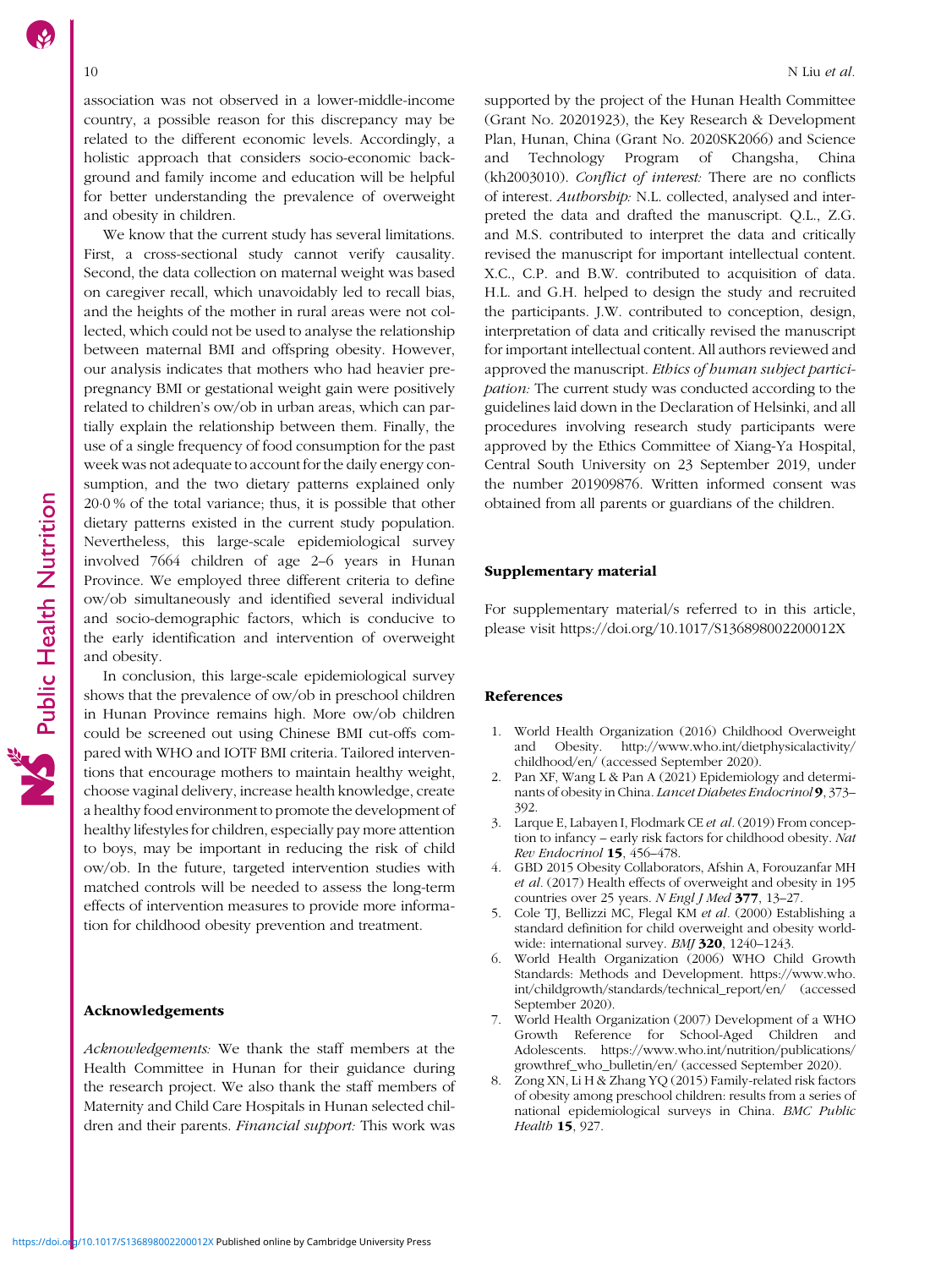<span id="page-10-0"></span>Prevalence of childhood obesity in Hunan 11

- 9. Piernas C, Wang D, Du S et al. (2015) The double burden of under- and overnutrition and nutrient adequacy among Chinese preschool and school-aged children in 2009–2011. Eur J Clin Nutr 69, 1323-1329.
- 10. Liu S, Zhang J, Ma J et al. (2019) Synergistic interaction between bedtime and eating speed in predicting overweight and obesity in Chinese preschool-aged children. Aging 11, 2127–2137.
- 11. Ma YN, Chen T, Wang D et al. (2011) Prevalence of overweight and obesity among preschool children from six cities of northeast China. Arch Med Res 42, 633–640.
- 12. Zhou L, He G, Zhang J et al. (2011) Risk factors of obesity in preschool children in an urban area in China. Eur J Pediatr 170, 1401–1406.
- 13. Xiao Y, Qiao Y, Pan L et al. (2015) Trends in the prevalence of overweight and obesity among Chinese preschool children from 2006 to 2014. PLOS ONE 10, e0134466.
- 14. Liu S, Lei J, Ma J et al. (2020) Interaction between delivery mode and maternal age in predicting overweight and obesity in 1123 Chinese preschool children. Ann Transl Med **8**, 474.
- 15. Hu FB (2002) Dietary pattern analysis: a new direction in nutritional epidemiology. Curr Opin Lipidol 13, 3–9.
- 16. Gui YH & Xue XD (2015) Pediatrics, 3rd ed. Beijing, China: People's Medical Publishing House.
- 17. WHO (2008) Indicators for Assessing Infant and Young Child Feeding Practices Part 1 Definitions. Conclusions of a Consensus Meeting Held 6–8 November 2007 in Washington DC, USA. [https://www.who.int/publications/i/](https://www.who.int/publications/i/item/9789241596664) [item/9789241596664](https://www.who.int/publications/i/item/9789241596664) (accessed July 2021).
- 18. Institute of M & National Research Council Committee to Reexamine IOMPWG (2009) The National Academies Collection: reports funded by National Institutes of Health. In Weight Gain During Pregnancy: Reexamining the Guidelines [KM Rasmussen & AL Yaktine, editors]. Washington, DC: National Academies Press. [https://www.](https://www.ncbi.nlm.nih.gov/books/NBK32799/) [ncbi.nlm.nih.gov/books/NBK32799/](https://www.ncbi.nlm.nih.gov/books/NBK32799/) (accessed January 2022).
- 19. Chen C & Lu FC (2004) The guidelines for prevention and control of overweight and obesity in Chinese adults. Biomed Environ Sci: BES 17, 1–36.
- 20. Li H, Zong XN, Ji CY et al. (2010) Body mass index cut-offs for overweight and obesity in Chinese children and adolescents aged 2-18 years. Zhonghua liu xing bing xue za zhi = Zhonghua liuxingbingxue zazhi 31, 616–620.
- 21. R Project (2021) The R Project for Statistical Computing: A Language and Environment for Statistical Computing. [https://www.r-project.org/](https://www.r-project.org/(accessed November 2021)) (accessed November 2021).
- 22. Zhang Z (2016) Multiple imputation with multivariate imputation by chained equation (MICE) package. Ann Transl Med 4, 30.
- 23. Prentice AM & Jebb SA (2001) Beyond body mass index. Obes Rev 2, 141–147.
- 24. Zhang L, Chen J, Zhang J et al. (2021) Regional disparities in obesity among a heterogeneous population of Chinese children and adolescents. JAMA Netw Open 4, e2131040.
- 25. Fu Y, Gou W, Hu W et al. (2020) Integration of an interpretable machine learning algorithm to identify early life risk factors of childhood obesity among preterm infants: a prospective birth cohort. BMC Med 18, 184.
- 26. Zhou X, Xue H, Duan R et al. (2015) The cross-sectional association of energy intake and dietary energy density with body composition of children in Southwest China. Nutrients 7, 5396–5412.
- 27. Liu A, Byrne NM, Kagawa M et al. (2011) Ethnic differences in the relationship between body mass index and percentage body fat among Asian children from different backgrounds. Br J Nutr **106**, 1390–1397.
- 28. Ji M, Tang A, Zhang Y et al. (2018) The relationship between obesity, sleep and physical activity in Chinese preschool children. Int I Environ Res Public Health 15, 527.
- 29. National Bureau of Statistics of China (2019) The GDP per Capita in Each Province of China 2018. [http://www.stats.](http://www.stats.gov.cn/tjsj/ndsj/2019/indexch.htm) [gov.cn/tjsj/ndsj/2019/indexch.htm](http://www.stats.gov.cn/tjsj/ndsj/2019/indexch.htm) (accessed September 2020).
- 30. Hunan Provincial Bureau of Statistics Hunan Survey Team & National Bureau of Statistics (2019) The Hunan Statistical Yearbook.<http://222.240.193.190/19tjnj/indexch.htm> (accessed September 2020).
- 31. Capital Institute of P & Coordinating Study Group of Nine Cities on the Physical G Development of C (2018) A national epidemiological survey on obesity of children under seven years of age in nine cities of China in 2016. Zhonghua Er Ke Za Zhi 56, 745-752.
- 32. Garrido-Miguel M, Oliveira A, Cavero-Redondo I et al. (2019) Prevalence of overweight and obesity among European preschool children: a systematic review and meta-regression by food group consumption. Nutrients 11, 1698.
- 33. Song Y, Wang HJ, Ma J et al. (2013) Secular trends of obesity prevalence in urban Chinese children from 1985 to 2010: gender disparity. PLOS ONE 8, e53069.
- 34. Ricciardelli LA & McCabe MP (2001) Children's body image concerns and eating disturbance: a review of the literature. Clin Psychol Rev 21, 325–344.
- 35. Sjöberg A, Moraeus L, Yngve A et al. (2011) Overweight and obesity in a representative sample of schoolchildren – exploring the urban-rural gradient in Sweden. Obes Rev 12, 305–314.
- 36. Gong P, Liang S, Carlton EJ et al. (2012) Urbanisation and health in China. Lancet (London, England) 379, 843–852.
- 37. Ministry of Education of the People's Republic of China (2016) Kindergarten Working Rules. [http://www.moe.gov.](http://www.moe.gov.cn/srcsite/A02/s5911/moe_621/201602/t20160229_231184.html) [cn/srcsite/A02/s5911/moe\\_621/201602/t20160229\\_231184.](http://www.moe.gov.cn/srcsite/A02/s5911/moe_621/201602/t20160229_231184.html) [html](http://www.moe.gov.cn/srcsite/A02/s5911/moe_621/201602/t20160229_231184.html) (accessed September 2020).
- 38. Wilkin T & Voss LD (2004) Physical activity in young children. *Lancet* **363**, 1162-1163.
- 39. Jakicic JM & Otto AD (2006) Treatment and prevention of obesity: what is the role of exercise? Nutr Rev 64, S57–61.
- 40. Shanahan DF, Franco L, Lin BB et al. (2016) The benefits of natural environments for physical activity. Sports Med 46, 989–995.
- 41. Gray C, Gibbons R, Larouche R et al. (2015) What is the relationship between outdoor time and physical activity, sedentary behaviour, and physical fitness in children? A systematic review. Int J Environ Res Public Health 12, 6455-6474.
- 42. Andrieu E, Darmon N & Drewnowski A (2006) Low-cost diets: more energy, fewer nutrients. Eur J Clin Nutr  $60$ , 434–436.
- 43. Pan A & Hu FB (2011) Effects of carbohydrates on satiety: differences between liquid and solid food. Curr Opin Clin Nutr Metab Care 14, 385–390.
- 44. Dallacker M, Hertwig R & Mata J (2018) Parents' considerable underestimation of sugar and their child's risk of overweight. Int J Obes 42, 1097–1100.
- 45. Yuan C, Gaskins AJ, Blaine AI et al. (2016) Association between cesarean birth and risk of obesity in offspring in childhood, adolescence, and early adulthood. JAMA Pediatr 170, e162385.
- 46. Musso G, Gambino R & Cassader M (2010) Obesity, diabetes, and gut microbiota: the hygiene hypothesis expanded? Diabetes Care 33, 2277–2284.
- 47. Ma RCW, Schmidt MI, Tam WH et al. (2016) Clinical management of pregnancy in the obese mother: before conception, during pregnancy, and post partum. Lancet Diabetes Endocrinol 4, 1037–1049.